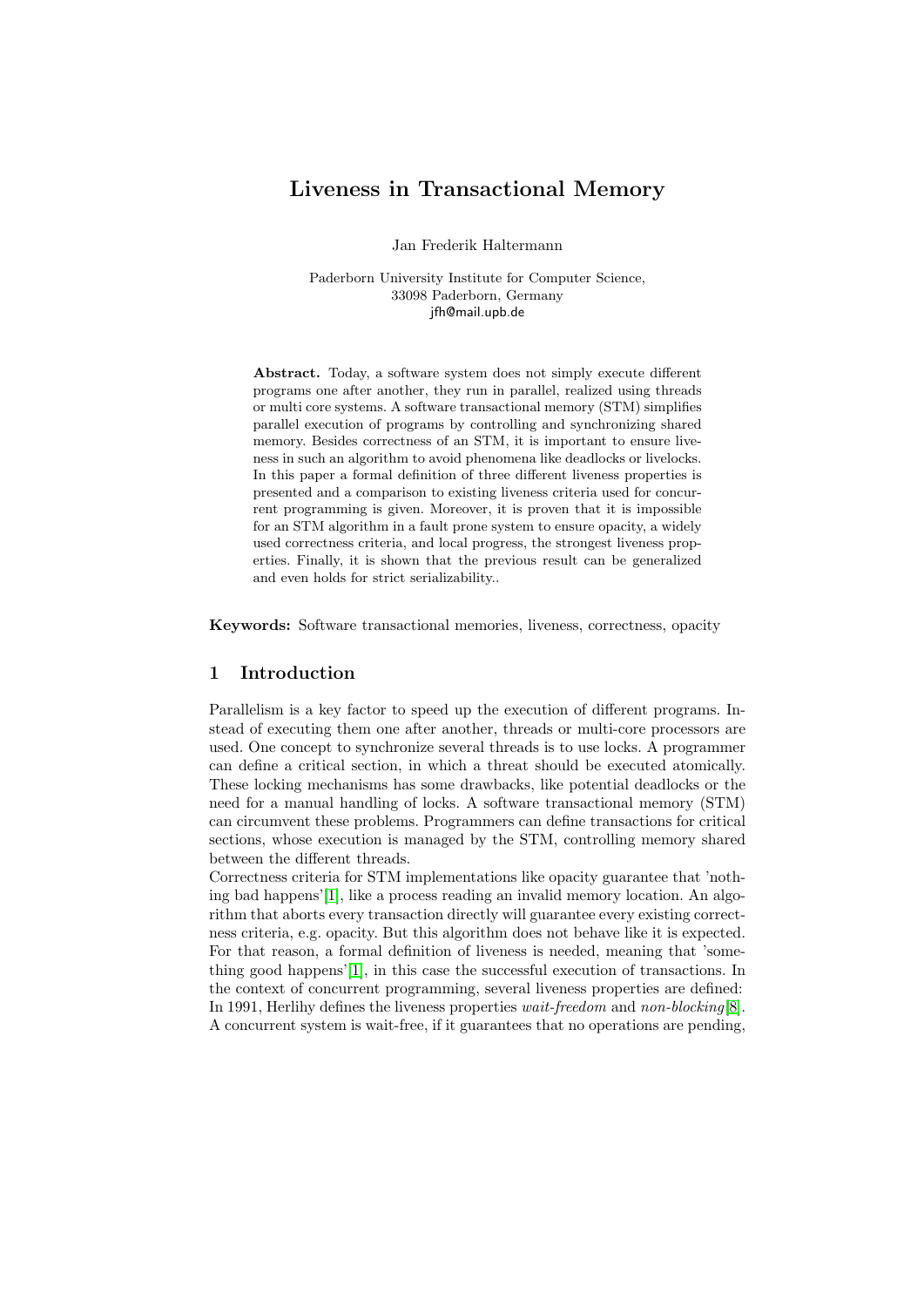meaning every operation receives eventually a result. Moreover, every response to a currently pending request can be answered without waiting for other different operations. This definition focuses on termination of operations, meaning that every operation will eventually receive a result, not necessarily a positive result. A weaker property is non-blocking, ensuring that some processes will receive a result for their requested operations. Obstruction-freedom, defined by Herlihy et al. in 2003 [\[7\]](#page-9-2) is weaker than non-blocking. If a system is obstructionfree, a response to a operation is guarantees, iff the process is running isolated. All definitions focus on the termination of a concurrent program. They do not fit into the context of STMs, since they only enforce responses to called operations on shared objects. In contrast to concurrent programming, an STM may abort transactions and restart them. An STM implementation that aborts every transaction directly, will ensure wait-freedom, since no transactions needs to wait or is blocked. However, this is not the expected behavior of a STM, thus stronger definitions for liveness properties are needed. These definitions should take the progress of operations into account, meaning that write or read operations on shared memory are executed successfully. They will not guarantee a correct execution of transactions, therefore checking which liveness properties and correctness criteria can be fulfilled in one STM implementation, is of great importance.

In Section [2](#page-1-0) a formal definition of the system is given and formal definitions for STM liveness properties are given in Section [3.](#page-3-0) The Section [4](#page-5-0) answers the question, which liveness properties and correctness criteria cannot be fulfilled by a single STM. Finally, the results are summarized and a outlook is given in Section [5.](#page-8-0)

# <span id="page-1-0"></span>2 Fundamentals

A system consists of at least one shared object and n asynchronous processes, denoted by  $p_1, \ldots, p_n$ . A process represents a thread and communicates with other processes via the shared object. Processes can access a shared object via operations. These operations are realized using several base operations like compareand-swap or load. Each operation starts with an invocation event and ends with a response event.

### 2.1 Histories

A configuration of the system is a snapshot of the states of all transactions and all variables at a certain point in time. Initially, the system is in a ideal state denoted by  $C_0$ . Every time an operation is executed, the configuration of the system changes, denoted by a *step s*. Each step is either a invocation event of an operation, a response event on an operation or the execution of a base operation. Base operations used are read, write and try to commit. A read on variable  $x$  by process i is denoted x read<sup>i</sup> and will return either the value v  $(x.read^i \rightarrow v)$  or the transaction is aborted, denoted by  $A^i$ . A *write* of a value w to a variable x by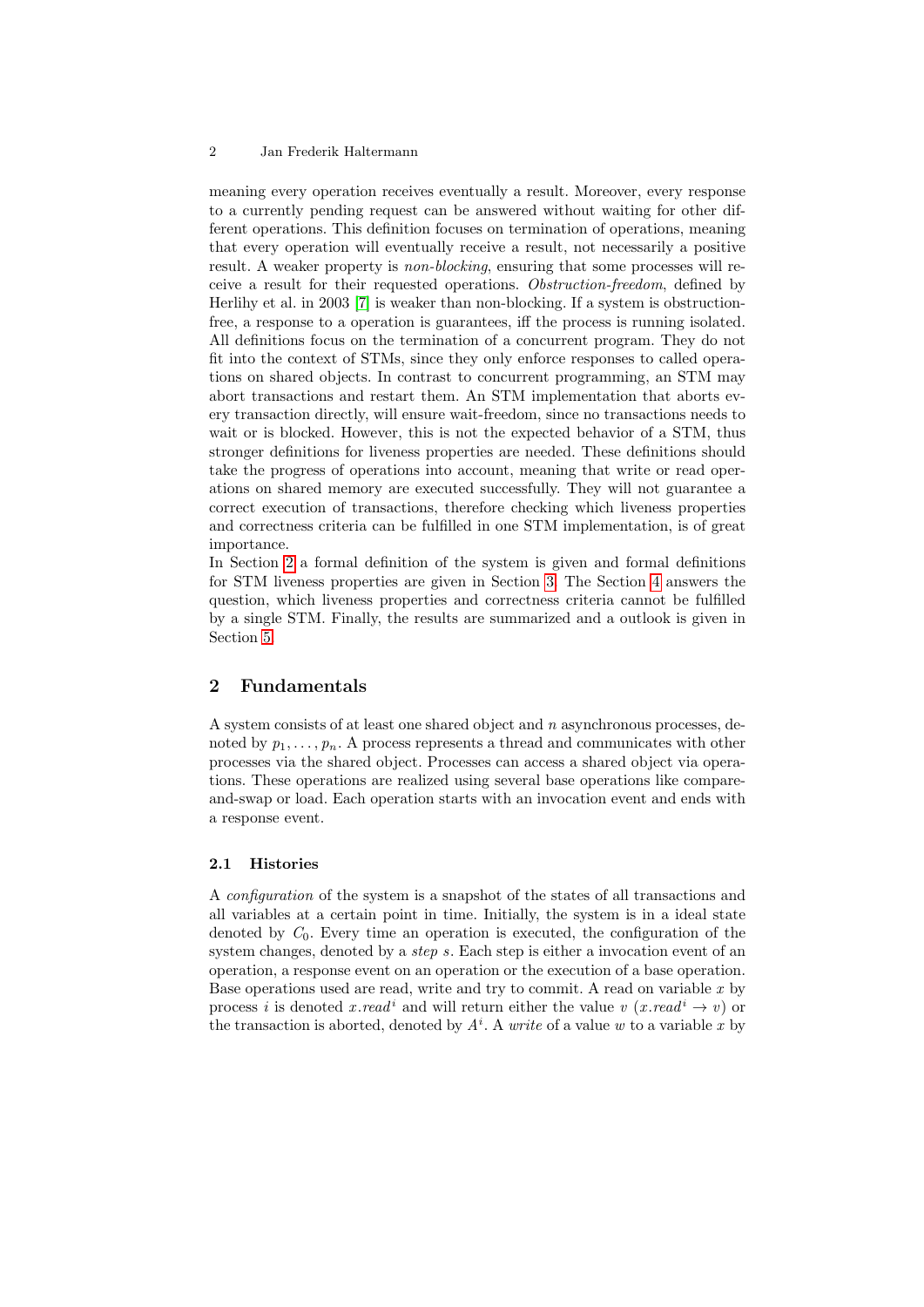process *i* is denoted by  $x.write(w)^{i}$  and return either *ok* if the write wuccessful or an abort of the transaction  $A^i$ . A commit-request of process i, is denoted by  $tryC^i$  and either the transaction is committed, denoted by  $C^i$ , or aborted, denoted by  $A^i$ . In the following, return values of a positive write and all  $tryC$ events are not displayed to increase the readability of the figures.

An execution  $\alpha$  of a system can therefore be formalized as the changes of system states through steps,  $\alpha = C_0 \stackrel{s_0}{\rightarrow} C_1 \stackrel{s_1}{\rightarrow} C_2 \ldots$ . A history H is the longest subsequence of operations on a single shared object, containing only invocation and response events. Intermediate steps, like a compare-and-swap base operation on a shared object, are omitted to increase readability.

#### 2.2 Transactions

A transaction t is defined of a sequence of operations  $e_1, \ldots, e_k$ , executed by a process  $p_i$ . The operations  $e_1, \ldots, e_{k-1}$  are read or write operations, where  $e_1$ is either the first operation of process  $p_i$  or is succeeds a commit or an abort event. The last event  $e_k$  of a transaction t is either a commit event  $C<sup>i</sup>$  or an abort event  $A^i$ .

A transaction  $t_1$  precedes another transaction  $t_2, t_1 \leq t_2$ , iff the commit or abort event of  $t_1$  happens before  $t_2$  invokes its first operation. If neither  $t_1$  precedes  $t_2$  nor  $t_2$  precedes  $t_1$ , they are concurrent. Transactions can either be crashed, parasitic or correct. A transaction  $t$  is crashed, iff  $t$  performs a finite number of operations in an infinite execution  $\alpha$ , meaning that t does not perform any operation from a point in time on. In contrast, a parasitic transaction takes infinitely many steps in the execution but after a point in time it does not try to commit. If a transaction is prematurely aborted, it is unclear whether the it tries to commit or not, thus the transaction is not parasitic. Formally, a transaction t is parasitic, iff in an infinite execution  $\alpha$  a suffix  $\alpha'$  can be found such that t does perform infinitely many operations that neither are  $tryC$  events nor a negative response A. Transactions are correct, iff they are neither crashed nor parasitic. A system is crash-prone, if transaction can crash and it is parasitic-prone if a transaction can be parasitic. In Figure [1](#page-2-0) each process is executing one transaction The first transaction  $t_1$  repeatedly writes the value 1 to variable x and does not try to commit. In contrast, the transaction  $t_2$  performs only a single write on x and does not perform any further steps. The transaction  $t_1$  is parasitic and  $t_2$  is crashed.



<span id="page-2-0"></span>Fig. 1. Example for parasitic and crashed transactions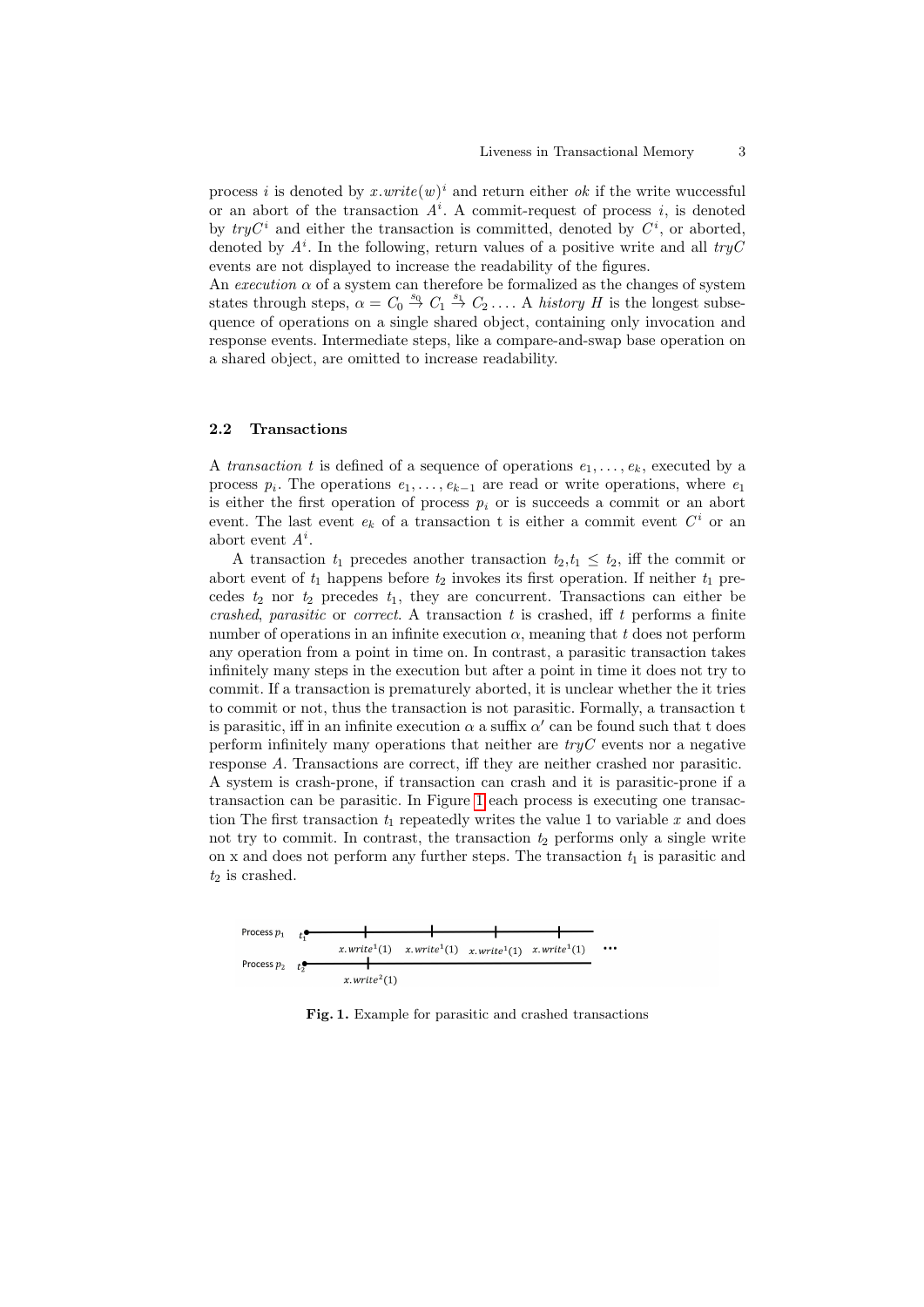### 2.3 Histories

As stated before, a *history*  $H$  is the longest subsequence of operations on a single shared object, containing only invocation and response events. A history is called complete, iff the last event of a transaction  $t$  (that is executed by  $p_i$ ) in H is either an  $A^i$  event or an  $C^i$  event. A history is called sequential, iff there are no concurrent transactions in H. In a history, it is not possible to distinguish crashed transactions from transactions, that are waiting (infinitely) long for a response event. Therefore, the concept of fair histories in crash prone systems is introduced, meaning that in a fair histories  $F_{\alpha}$  crashed transactions are marked. To obtain a fair history, a event  $crash^k$  is inserted directly after e, where e is the last event, executed by a crashed transaction  $t_k$ . Two histories  $H, H'$  are equivalent, if every process behaves equivalent, or formally, iff  $H_{|p_k} = H'_{|p_k}$  for every process  $p_k$ . The notation  $H_{|p_k}$  simply means that all other processes except  $p_k$  are removed from H.

As stated in the first section, it is not enough for an STM liveness criteria to require that an operation receives a result. Especially, the non-aborting return value of an invoiced operation is relevant. This idea of liveness is captured in the definition of *progress* for a process. Formally, a process  $p_k$  makes progress, if an infinite history contains infinitely many  $C<sup>k</sup>$  events. This implies that all operations in all transactions executed by process  $p_k$  will eventually return a non-aborting result. A process  $p_k$  runs alone in a history H, if there exists a suffix  $H'$  such that  $p_k$  is the only correct process in  $H'$ .

## <span id="page-3-0"></span>3 Formal Definition of Liveness Properties

As stated in Section [1,](#page-0-0) the formal definitions of liveness given by Herlihy [\[6,](#page-9-3) [8\]](#page-9-1) are not sufficient for STMs. Thus, the formal definition of the liveness properties local progress, global progress and solo progress is given by Bushkov and Guerraoui[\[2\]](#page-9-4). A liveness property L is defined as a set of histories, where each history fulfills the liveness property. An STM algorithm  $A$  ensures a liveness property  $L$ , iff the following holds: All fair histories  $F_{\alpha}$  of the configurations  $\alpha$  produced by A are in L ( $F_{\alpha} \in L$ ). A liveness property  $L_1$  is stronger than another liveness property  $L_2$ , iff  $L_1 \subseteq L_2$ .  $L_1$  is weaker than  $L_2$  iff  $L_1 \supseteq L_2$ , otherwise they are incomparable.

### 3.1 Local Progress

An infinite and fair history ensures local progress, iff every correct process  $p_k$ makes progress in H or H does not contain any correct processes. Denote by  $L_{local}$  the set containing all histories ensuring local progress. An example for a history that fulfills local progress is given in Figure [2.](#page-4-0) Therein, the transactions t1 and t3 are committed and since the four transactions are repeated infinitely often, both processes contain infinitely many commit events and therefore make progress. Comparing local progress to wait-freedom, it holds that  $L_{local} \subseteq L_{wait}$ ,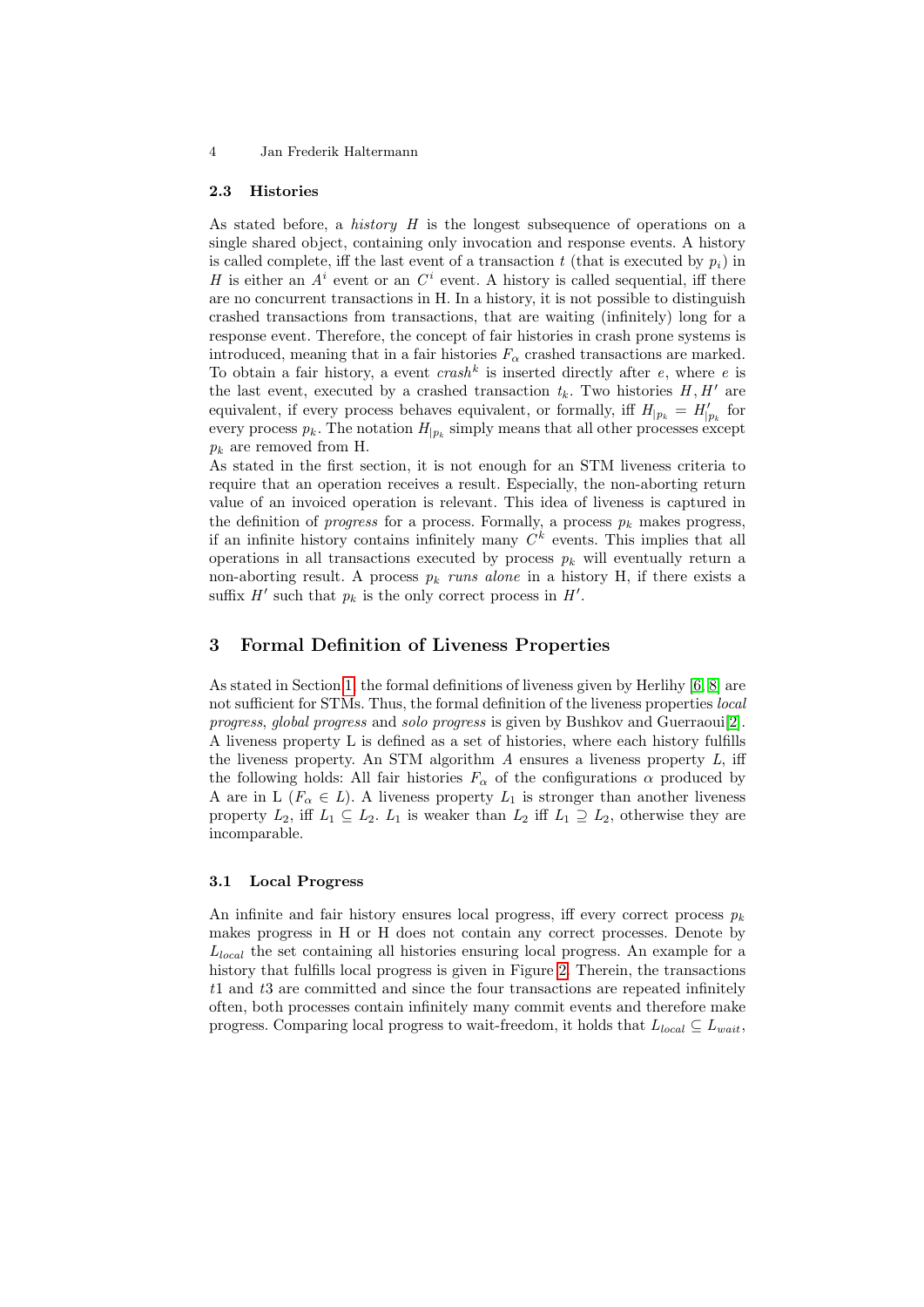#### Liveness in Transactional Memory 5

| \n $\text{Process } p_1$ \n | \n $t_2$ \n | \n $\text{or } x$ \n | \n $\text{or } A^1$ \n | \n $t_3$ \n | \n $t_4$ \n | \n $t_5$ \n |             |             |             |             |             |             |             |             |             |             |             |             |             |             |             |             |             |             |             |             |             |             |             |             |             |             |             |             |             |             |             |            |
|-----------------------------|-------------|----------------------|------------------------|-------------|-------------|-------------|-------------|-------------|-------------|-------------|-------------|-------------|-------------|-------------|-------------|-------------|-------------|-------------|-------------|-------------|-------------|-------------|-------------|-------------|-------------|-------------|-------------|-------------|-------------|-------------|-------------|-------------|-------------|-------------|-------------|-------------|-------------|------------|
| \n $\text{Process } p_2$ \n | \n $t_1$ \n | \n $t_2$ \n          | \n $t_4$ \n            | \n $t_4$ \n | \n $t_4$ \n | \n $t_4$ \n | \n $t_4$ \n | \n $t_4$ \n | \n $t_4$ \n | \n $t_4$ \n | \n $t_4$ \n | \n $t_4$ \n | \n $t_4$ \n | \n $t_4$ \n | \n $t_4$ \n | \n $t_4$ \n | \n $t_4$ \n | \n $t_4$ \n | \n $t_4$ \n | \n $t_4$ \n | \n $t_4$ \n | \n $t_4$ \n | \n $t_4$ \n | \n $t_4$ \n | \n $t_4$ \n | \n $t_4$ \n | \n $t_4$ \n | \n $t_4$ \n | \n $t_4$ \n | \n $t_4$ \n | \n $t_4$ \n | \n $t_4$ \n | \n $t_4$ \n | \n $t_4$ \n | \n $t_4$ \n | \n $t_4$ \n | \n $t_4$ \n | \n $t_4$ \ |

<span id="page-4-0"></span>Fig. 2. Example for a history fulfilling local progress, adapted from [\[2\]](#page-9-4)

since making progress is stronger than receiving a result.  $L_{wait}$  denotes the set of histories that are wait-free. On the other hand it holds that  $L_{wait} \nsubseteq L_{local}$ , since a history H where every transaction is aborted is wait-free but does not ensure local progress.

### 3.2 Global Progress

An infinite and fair history ensures global progress, iff at least one correct process  $p_k$  makes progress in H or H does not contain any correct processes. Denote by  $L_{alobal}$  the set containing all histories ensuring global progress. An example for a history that fulfills global progress is given in Figure [3.](#page-4-1) Therein, all transactions executed by  $p_2$  are committed and all transactions executed by  $p_1$  are aborted. Since the history is infinite,  $p_2$  contains infinitely many commit events and therefore makes progress. Comparing global progress to non-blocking, it

| Process $p_1$                          | $t_2$                       | •                                      | •                           | •                                        | •                           |                                        |                             |                                        |                             |
|----------------------------------------|-----------------------------|----------------------------------------|-----------------------------|------------------------------------------|-----------------------------|----------------------------------------|-----------------------------|----------------------------------------|-----------------------------|
| $x$ .read <sup>1</sup> $\rightarrow$ 0 | $x$ .write <sup>1</sup> (1) | $x$ .read <sup>1</sup> $\rightarrow$ 1 | $x$ .write <sup>1</sup> (1) | $x$ .create <sup>1</sup> $\rightarrow$ 1 | $x$ .write <sup>1</sup> (1) | $x$ .read <sup>2</sup> $\rightarrow$ 0 | $x$ .write <sup>2</sup> (0) | $x$ .read <sup>2</sup> $\rightarrow$ 1 | $x$ .write <sup>2</sup> (0) |

<span id="page-4-1"></span>Fig. 3. Example for a history fulfilling global progress, adapted from [\[2\]](#page-9-4)

holds that  $L_{global} \subseteq L_{lock}$ , where  $L_{lock}$  denotes the set of non-blocking histories. On the other hand it holds that  $L_{lock} \nsubseteq L_{global}$ , since in a history H where every transaction is aborted, H is non-blocking but does not ensure global progress.  $L_{global}$  and  $L_{wait}$  are incomparable.

### 3.3 Biprogressing

An infinite and fair history  $F$  is biprogressing, iff  $F$  contains at least two correct process only if at least two processes make progress in  $F$ . Denote by  $L_{bi}$  the set containing all histories that are biprogressing. Biprogressing is weaker compared to local progress  $L_{bi} \subseteq L_{local}$ , but stronger than global progress  $L_{global} \subseteq L_{bi}$ and incomparable to wait-freedom.

### 3.4 Solo Progress

An infinite and fair history ensures solo progress, iff every correct process  $p_k$ makes progress in H, if it runs alone or H does not contain any correct processes. Denote by  $L_{solo}$  the set containing all histories ensuring global progress. An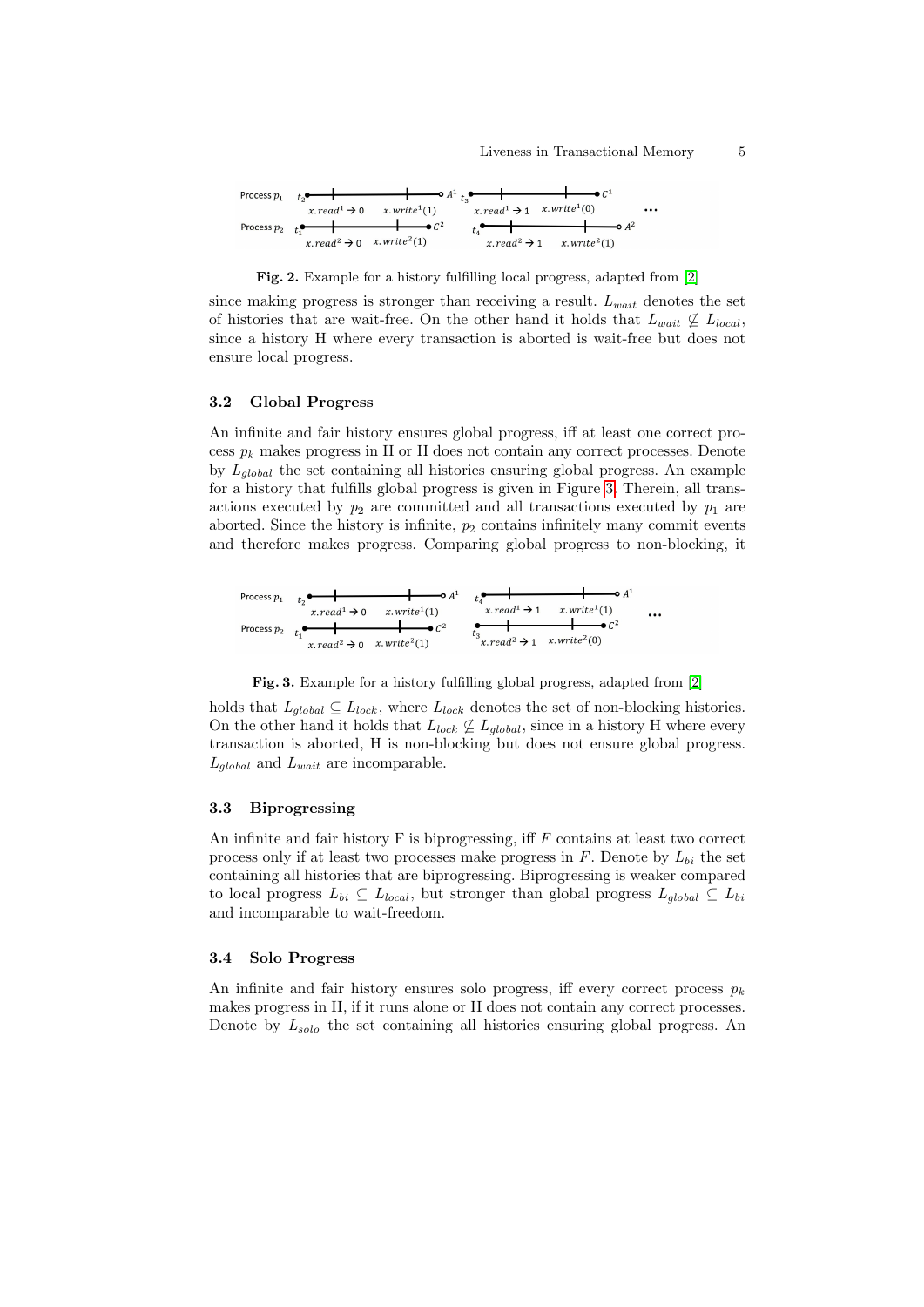example for a history that fulfills solo progress is given in Figure [4.](#page-5-1) Therein the process  $p_1$  makes progress from the point one where it is running alone, namely when  $t_3$  is crashed. Comparing solo progress to obstruction-freedom, it holds that

| Process $p_1$                | $t_1^{\bullet}$       | $t_2^{\bullet}$               | $t_3^{\bullet}$                 | $t_4^{\bullet}$              |                               |                              |                              |
|------------------------------|-----------------------|-------------------------------|---------------------------------|------------------------------|-------------------------------|------------------------------|------------------------------|
| Process $p_2$                | $t_2^{\bullet}$       | 1                             | $x$ . $real^1 \rightarrow 0$    | $x$ . $real^1 \rightarrow 1$ | $x$ . $real^1 \rightarrow 1$  | $x$ . $real^1 \rightarrow 1$ | $x$ . $real^1 \rightarrow 2$ |
| Process $p_2$                | $t_2^{\bullet}$       | 1                             | $\bullet$ $C^2$ $t_3^{\bullet}$ | 1                            | $\bullet$ $\bullet$ $\bullet$ |                              |                              |
| $x$ . $real^2 \rightarrow 0$ | $x$ . $w$ $real^2(1)$ | $\bullet$ $\bullet$ $\bullet$ | $\bullet$                       | $\bullet$                    |                               |                              |                              |

<span id="page-5-1"></span>

 $L_{solo} \subseteq L_{obst}$ , where  $L_{obst}$  denotes the set of histories that are obstruction-free. On the other hand it holds that  $L_{obst} \not\subseteq L_{solo}$ , since a history H where every transaction is aborted if it runs alone is obstruction-free but does not ensure solo-progress.  $L_{solo}$  and  $L_{lock}$  are incomparable.

### 3.5 Comparison of Liveness Properties

In Figure [5](#page-5-2) the liveness criteria presented in section [1](#page-0-0) and [3](#page-3-0) are compared regarding their expressiveness. The figure contains all existing histories (number 8). The strongest liveness criteria is local progress $(1)$ , as stated by Bushkov and Guerraoui [\[2\]](#page-9-4). Weaker properties are wait-freedom(2), biprogessing(3), global  $progress(4)$ , non-blocking(5) and solo progress $(6)$ . The weakest is of the presented liveness properties is obstruction-freedom(7).



<span id="page-5-2"></span>Fig. 5. Venn diagram comparing different liveness properties

# <span id="page-5-0"></span>4 Nonexistence of Opacity and Local Progress

After having defined liveness properties, that an STM algorithm can fulfill, the question arises which liveness properties and which correctness criteria can be guaranteed in a single STM. In this paper two widely used correctness criteria, *opacity* [\[4\]](#page-9-5) and *strict serializability* [\[10\]](#page-9-6), will be used for the comparison. Formally, a STM implementation is opaque iff there exists an equivalent sequential and complete history  $H'$ , such that  $H'$  preserve the real time ordering of  $H$  and that every transaction  $t_i$  in  $H'$  is legal [\[4\]](#page-9-5). Important to notice that opacity requires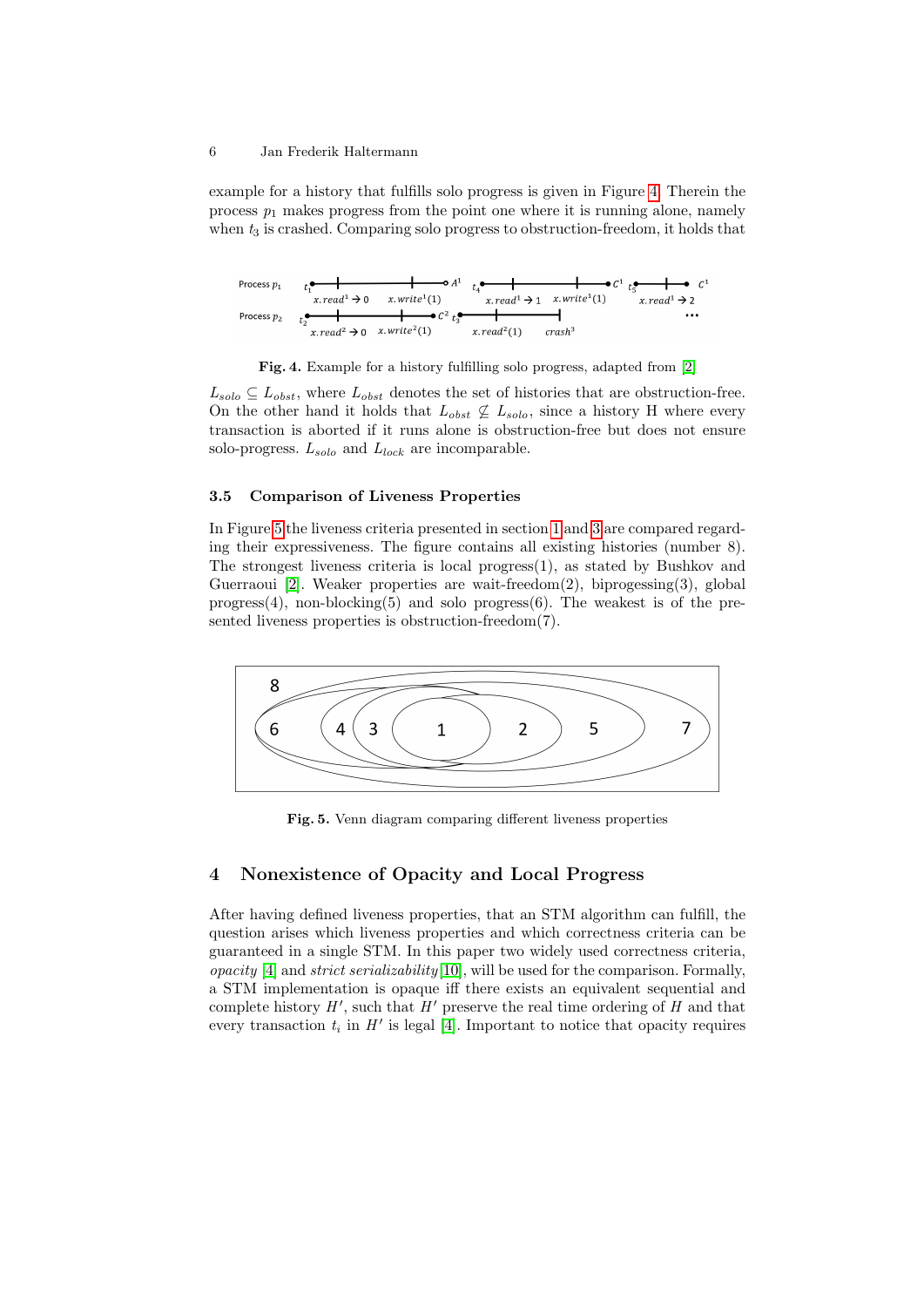that committed and aborted transaction are legal. Moreover, the definition by Guerraoui and Kapalka used is not prefix-closed. A prefix-closed definition, presented by Guerraoui and Kapalka in 2010, would additionally require that every prefix of H needs to be opaque[\[5\]](#page-9-7). Papadimitriou defined strict serializability as correctness criterion for databases, but it became also important in the context of STM  $[10]$ . A history  $H$  ensures strict serializability, iff there exists an equivalent sequential and complete history  $H'$  containing only committed transactions, such that  $H'$  preserves the real time ordering of H and that every transaction  $t_i$  in  $H'$  is legal.

One main result, proven by Bushkov and Guerraoui [\[2\]](#page-9-4), is stated in the following theorem:

**Theorem 1.** For any fault prone system there does not exists a STM implementation ensuring local progress and opacity, if the process behavior is not known in advance.

The proof uses the non-prefix-closed definition of opacity, but Bushkov and Guerraoui argue that the following proof also works for prefix-closed opacity[\[2\]](#page-9-4). Since it is assumed that the system is error-prone, the proof is given for two cases: First, if the system is assumed to be crash-prone, shown in Section [4.1](#page-6-0) and secondly in Section [4.2,](#page-7-0) if the system is assumed to be parasitic-prone. The theorem is proven by counter-position, assuming that there exist an STM ensuring local progress and opacity. Firstly, an adversary is constructed aiming to execute two processes in such a way, that either local progress or opacity is violated. Therefore, it plays a predefined strategy presented in Figure [6](#page-6-1) and in Figure [8.](#page-8-1) In both strategies a transaction will take steps until receiving a result for its operation and the other transaction does not take any steps in between. If an operation will not receive a result for an operation, it will take infinitely many steps. The process is correct but does not make progress, leading to a contradiction of local progress. Thus, all transactions are obstruction-free.

### <span id="page-6-0"></span>4.1 Proof for a crash-prone system



<span id="page-6-1"></span>Fig. 6. Strategy 1 of the adversary against a STM in a crash-prone system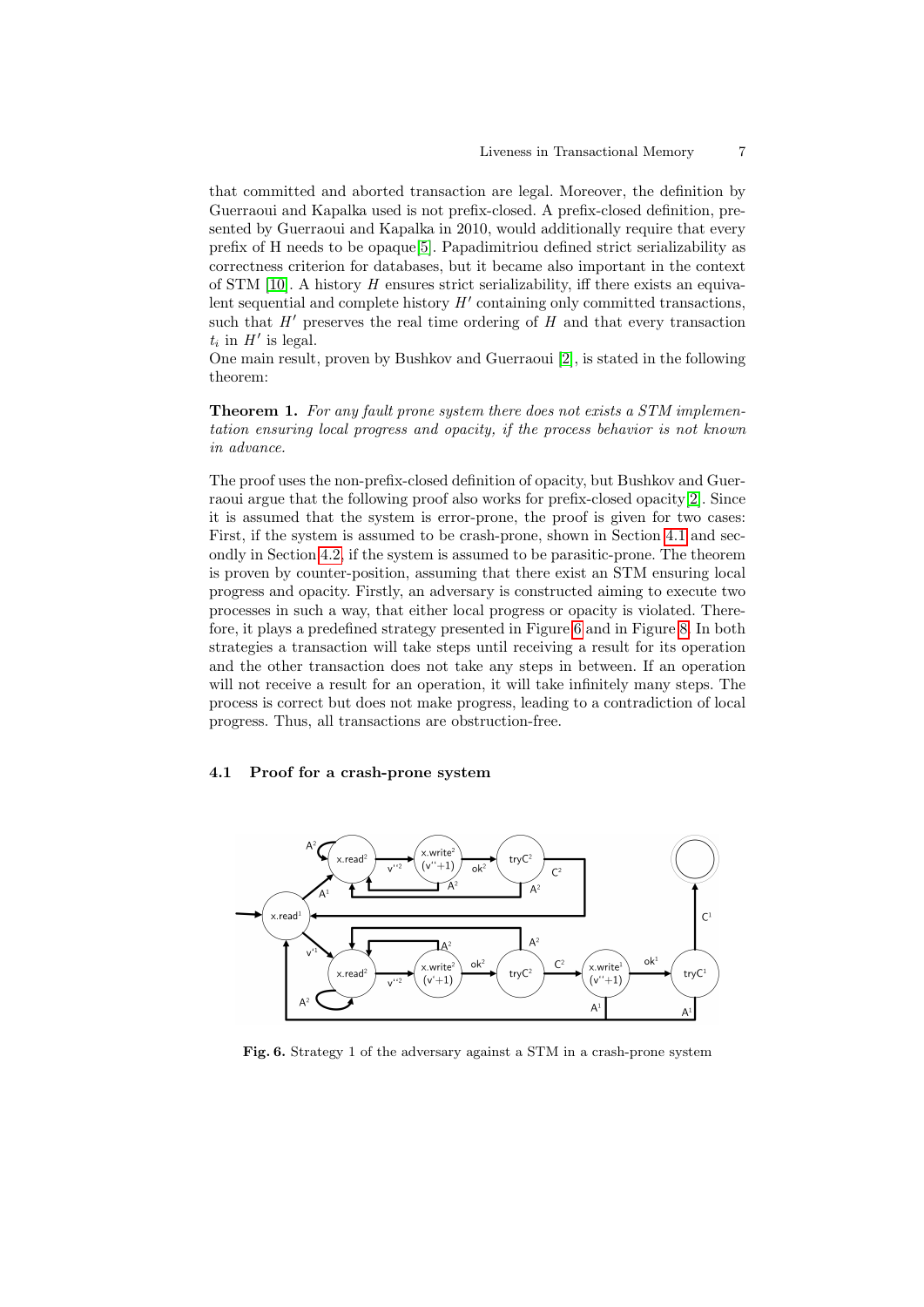As stated above, every finite history needs to be opaque. The only way the given strategy terminates is that the  $tryC^1$  event receives a  $C^1$  as response, given that all operations are obstruction-free. The last two transactions of the resulting concurrent history are given in Figure [7.](#page-7-1) Since the STM algorithm is assumed to be opaque, there must exists an equivalent sequential history. Both possible real-time orderings are given in Figure [7.](#page-7-1) Non of them is legal, since the second transaction reads an invalid value. Hence, the STM algorithm will never



<span id="page-7-1"></span>Fig. 7. Possible real-time orderings for the history obtained by strategy 1

return a  $C^1$ , because the resulting history will not be opaque, thus the strategy will never terminate. Thereby, process  $p_1$  does not make progress in any infinite history obtained by strategy 1, because the STM will never return a  $C^1$  as response to a  $tryC^1$  event. Transactions executed by  $p_2$  cannot be crashed, since they will always be executed after the  $x.read^1$ , independently of the returned result. Afterwards,  $p_2$  will take steps until all transaction is committed. Since a transaction executed by  $p_1$  will never commit, the strategy will never terminate and the starting state of the automaton will be reached infinitely often. Showing that  $p_1$  is not crashed leads to a contradiction to the assumption. Process  $p_1$ can only crash after the execution of x.read<sup>1</sup>, if every  $tryC^2$  event is aborted. Otherwise, either x.write<sup>1</sup>( $v'' + 1$ ) or x.read<sup>1</sup> is executed and  $p_1$  is not crashed. Process  $p_2$  is correct and makes process, therefore  $tryC^2$  will eventually receive a  $C<sup>2</sup>$ . Thus,  $p<sub>1</sub>$  is correct and does not make progress in H, a contradiction to the assumptions.

### <span id="page-7-0"></span>4.2 Proof for a parasitic-prone system

Strategy 2 will never terminate, since any finite history produced by Strategy 2 has the postfix shown in Figure [7](#page-7-1) and violates opacity. Hence,  $p_1$  will never receive a  $C^1$  and therefore does not make any progress. Process  $p_1$  is parasitic, iff  $p_2$  never receives a  $C^2$  or the transactions of  $p_1$  are not permanently aborted (otherwise  $p_1$  is correct by definition). Every transaction executed by  $p_2$  is either aborted permanently or contains a  $tryC^2$  event, thus,  $p_2$  is correct. Therefore,  $p_2$  will eventually make progress, meaning that  $p_1$  is not parasitic but does not make any progress. This is a contradiction to the assumptions.  $\Box$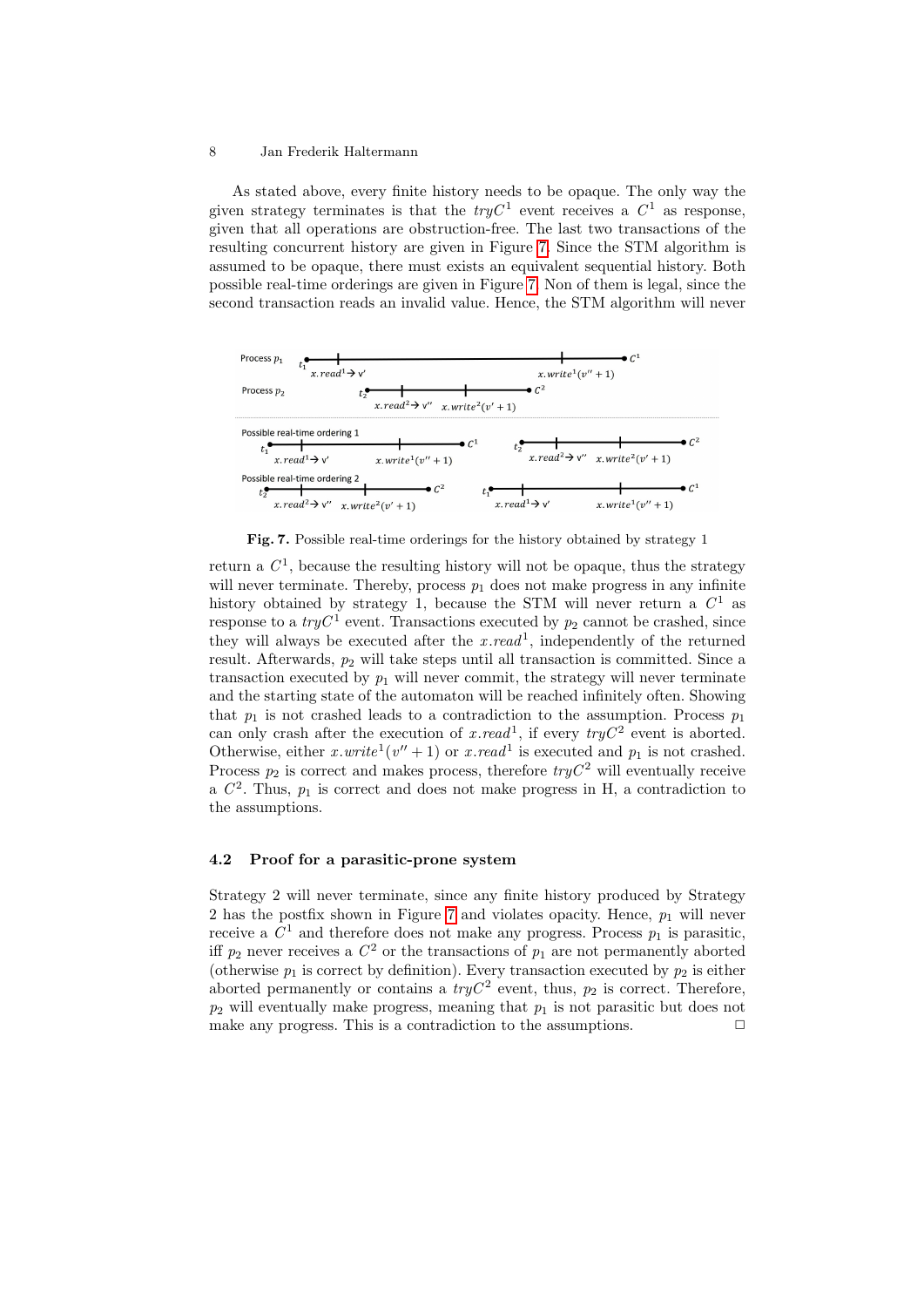

<span id="page-8-1"></span>Fig. 8. Strategy 2 of the adversary against an STM in an parasitic-prone system

### <span id="page-8-3"></span>4.3 Generalized Result

<span id="page-8-2"></span>**Theorem 2.** For any fault prone system and any liveness property L that is biprogressing and stronger than solo progress, there is no STM implementation that ensures L and strict serializability.

The proof for Theorem [2](#page-8-2) for a crash-prone system works analogous as in Section [4.1:](#page-6-0) The adversary uses Strategy 1 from Figure [6](#page-6-1) in a crash-prone system. Strategy 1 will also never terminate, because the reasoning from Section [4.1](#page-6-0) does not take differences between aborted and committed transactions into account. For that reason the arguments used for opacity can be applied to strict serializabil-ity. Using a similar argumentation as in Section [4.1,](#page-6-0)  $p_1$  is correct. If  $p_1$  would be crashed,  $p_2$  would run alone and makes progress. Thereby,  $p_1$  will eventually perform operations and is not crashed. The infinite history F obtained by an execution of strategy 1 will not contain any  $C^1$  event, thus,  $p_1$  does not make progress. Since  $p_1$  and  $p_2$  are correct, biprogressing is not ensured, a contradiction to the generalized assumption.

In a parasitic-prone system, the adversary is playing Strategy 2 from Figure [8.](#page-8-1) Using the same arguments as in Section [4.2,](#page-7-0) it can be shown that the Strategy 2 will never terminate and produced only infinite histories. As argued before,  $p_2$ is correct in an arbitrary execution  $\alpha$ . Process  $p_1$  does not make progress in  $\alpha$ , thus, biprogresing is ensured, iff  $p_1$  would be parasitic. As stated in Section [4.2,](#page-7-0)  $p_1$  is parasitic, iff  $p_2$  does not make progress. If  $p_1$  is parasitic,  $p_2$  is the only correct process and therefore runs alone. Since the system ensures solo-progress,  $p_2$  makes progress. Thus,  $p_1$  cannot be parasitic.

## <span id="page-8-0"></span>5 Conclusion

In this paper, formal definitions of liveness properties are given, namely for local progress, global progress and solo progress. The three properties are compared regarding their expressiveness with properties introduced for concurrent programming. The main differences are outlined and the incomparability between